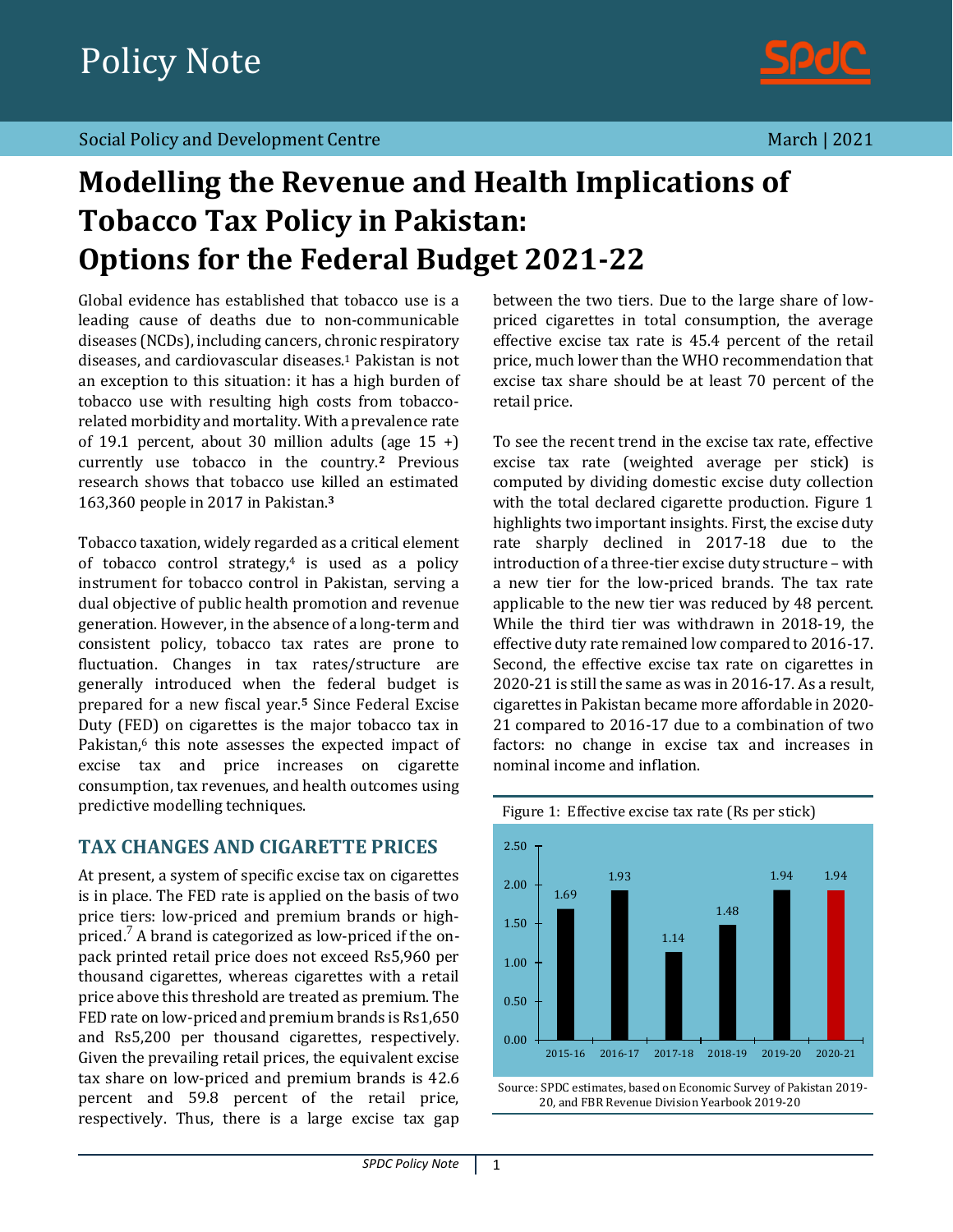A comparison of Pakistan with its neighbouring countries indicates that the price of the most sold brand of a pack of 20 cigarettes was among the lowest in 2018 (Figure 2). The low rate of excise duty on cigarettes in Pakistan is one of the major factors contributing to the low cigarette prices. Also, Pakistan is ranked among the worst-performing countries in the Tobacconomics Cigarette Tax Scorecard with a score of less than one on a five-point scale.<sup>8</sup> Due to the availability of cigarettes at low prices, more than 400,000 people are estimated to start smoking in 2020-21.<sup>9</sup>



# **METHODOLOGY**

# **Data Sources**

The modelling exercise presented in this paper uses several data sources to develop a baseline of Pakistan's cigarette market for 2020-21, including the age-specific rate of smoking among adults from the Global Adult Tobacco Survey (GATS) Pakistan 2014. It relies on published documents of the Federal Board of Revenue (FBR) for the tax rate on cigarettes and revenue collection. The data for cigarette production and consumer prices of leading brands, including tobacco inflation, are taken from the Pakistan Burau of Statistics (PBS). Also, information about the printed price of leading brands was collected from retailers. Macroeconomic variables, such as Pakistan's Gross Domestic Product (GDP) and the inflation rate, were taken from the International Monetary Fund's (IMF) World Economic Outlook. The population estimates were obtained from the United States Census Bureau.<sup>10</sup>

# **Market Share**

The latest brand-wise or FED tier-wise data are not readily available. Therefore, the starting point of the predictive component of this assessment is the estimation of tier-wise market share. Given the twotier FED system, the effective tax rate is used to compute the market share by using the following equation:

*Market Share:*  $S_{1t} + S_{2t} = 1$  ........... (1)

*Effective Tax*  $\begin{array}{rcl} \text{ETR}_{\rm t} = \frac{\text{TR}_{\rm t}}{\text{O}_{\rm t}} \end{array}$  $\frac{dS_{1t}}{Q_t} = S_{1t} * R_{1t} + S_{2t} * R_{2t}$  $(2)$ 

where, ETR = Effective tax rate

TR = Total domestic revenue from FED

Q = Total domestic production of cigarettes

S = Market share of respective tier

 $R =$  Tier wise duty rate

Subscript 1 and 2 indicate low-priced and premium brand cigarettes, respectively, while subscript t indicates the year. Equation 1 states that the sum of the market share of both tiers is one. Equation 2 states that the effective tax rate per stick is the ratio of tax revenues from FED and total domestic production, which is equal to the weighted average sum of the product of statutory rates and market share.

Substituting the value of  $S_2$  in equation (2) and solving for  $S_1$  yields the following equation:

$$
S_{1t} = (ETR_t - R_{2t})/(R_{1t} - R_{2t})
$$
 (3)

$$
S_{2t}=1-S_{1t} \qquad \qquad \ldots \qquad (4)
$$

Equation 3 and 4 are used to compute the tier-wise market share.

#### **Taxes and Prices**

FED and General Sales Tax (GST) are the two major taxes on cigarettes. FED is a fixed amount per cigarette tax, while GST is an ad valorem tax levied on printed price inclusive of FED. Based on these, the weighted average retail price (RP) of a pack of 20 cigarettes in each tier (i) can be deconstructed into the following components:

$$
RP_{it} = PP_{it} + TR_{it} + \{PP_{it} + TR_{it}\} \times V_t \qquad \qquad \ldots \ldots \ldots \qquad (5)
$$
  
TR = R<sub>it</sub> × 20

where PP is the producer price of a pack of 20 stick inclusive of retail margin, TR is the FED rate per pack of 20 sticks, and V is the GST rate.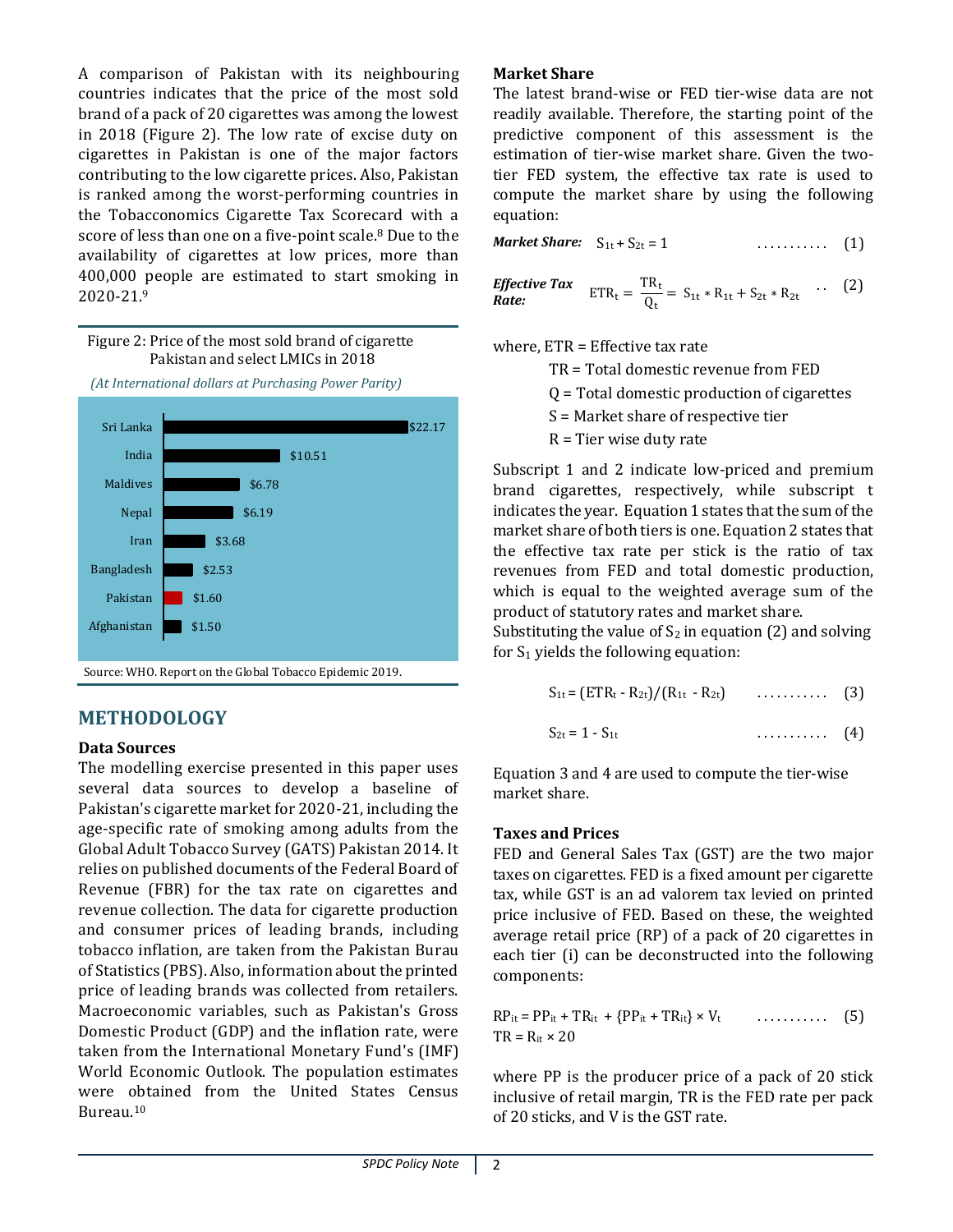Given the behaviour of the cigarettes industry in 2020- 21 (where tax rate remained constant and the consumer retail price was increased in line with tobacco inflation), while predicting new retail price (RP) for 2021-22 after a hypothetical increase in the FED rate, an ex-ante full tax pass-through and an increase in producer price in line with general inflation is assumed.

 $RP<sup>p</sup>$ it =  $PP<sub>i(t-1)</sub> (1 + \pi<sub>t</sub>) + TR<sub>it</sub> (1 + \delta) +$  ${PP_{i(t-1)} (1+\pi_t) + TR_{it} (1+\delta)} \times V_t$ . . . . . . . . . . . (6)

where the projected retail price (RPP) has an impact of both inflation  $(π)$  and percentage change in tax rate  $(δ)$ .

#### **Cigarette Consumption and Sales**

For modelling the price response on consumption of cigarettes, several economic parameters for the baseline and simulated year were employed. The key economic parameter is the price elasticity of demand (ε) which measures the extent to which an increase in the price of cigarettes will reduce consumption of cigarettes. For taxable sales of cigarettes (S), the number of packs of 20 sticks sold in response to the price increase is calculated as,

$$
S_{it} = S_{i(t-1)} (1 + \Delta RP_{it} \times \epsilon_p) \tag{7}
$$

where ΔRP is the percentage change in the retail price of taxable cigarettes and  $\varepsilon_p$  is the short-term price elasticity of demand based on time series data of production. <sup>11</sup> However, Pakistan's cigarette market contains some degree of illicit trade as well. To incorporate illicit trade of cigarettes in the modelling exercise, total sales of cigarettes is estimated by using cross-section price elasticity  $(\varepsilon_c)$ .<sup>12</sup>

$$
TS_{it} = TS_{i(t-1)} (1 + \Delta WRP_{it} \times \varepsilon_c) \qquad \qquad (8)
$$

where total sales of cigarettes (TS) depends on change in weighted average retail price and consumption elasticity.

The estimation assumes a 15 percent share of illicit trade in the base year and 85 percent for taxable sales. For the computation of illicit trade in the simulated year, taxable sales is subtracted from total sales.

Illicit Sales = TSit - Sit . . . . . . . . . . . (9)

#### **Public Health Outcomes**

Following the methodology adopted by Goodchild et al.  $(2016)$ ,  $^{13}$  a single cohort approach is used to estimate the impact of tobacco taxation on the expected number of smoking-attributable deaths among adults alive in 2021.

The modelling for health outcomes of an increase in the FED rate involves several steps based on plausible assumptions. For instance, the number of adult smokers (15 years and above) is estimated by using GATS 2014 cohort-wise prevalence rate for male and female separately multiplied with the respective population for the current year. A 50 percent prevalence share in elasticity is assumed, which implies that any drop in consumption of cigarettes is equally attributed to a fall in the number of smokers and a reduction in the number of sticks per smoker.

To estimate the number of smoking-attributable deaths, it is assumed that half of the current adult smokers prematurely die due to smoking-attributable NCDs. Like Goodchild et al. (2016), the positive impact of tobacco taxation on health is estimated as the expected decrease in the number of smokingattributable deaths—after accounting for those current smokers who will quit smoking before they die. A mortality adjustment factor is used, indicating that 70 percent of smoking-attributable deaths can be avoided if current smokers quit smoking.

The prevalence of smoking among future smokers is estimated based on the population of under-15 years. It is assumed that future smokers and present youth are more responsive to the changes in cigarette prices as compared to adult smokers. Therefore, a youth elasticity factor of 2 is used along with a mortality adjustment factor of 70 percent for future smokers who quit. These assumptions are in line with the literature on low- and middle-income countries.<sup>14</sup> Basic parameters of the health model based on these assumptions are presented in Table 1.

| Table 1: Basic parameters of public health model     |         |  |  |
|------------------------------------------------------|---------|--|--|
| Heads                                                | Values  |  |  |
| Prevalence share in elasticity                       | 50%     |  |  |
| Prevalence elasticity                                | $-0.22$ |  |  |
| Percentage of smokers who die<br>prematurely         | 50%     |  |  |
| Percentage of smokers who survive if<br>quit smoking | 70%     |  |  |
| Youth elasticity factor                              | 2.      |  |  |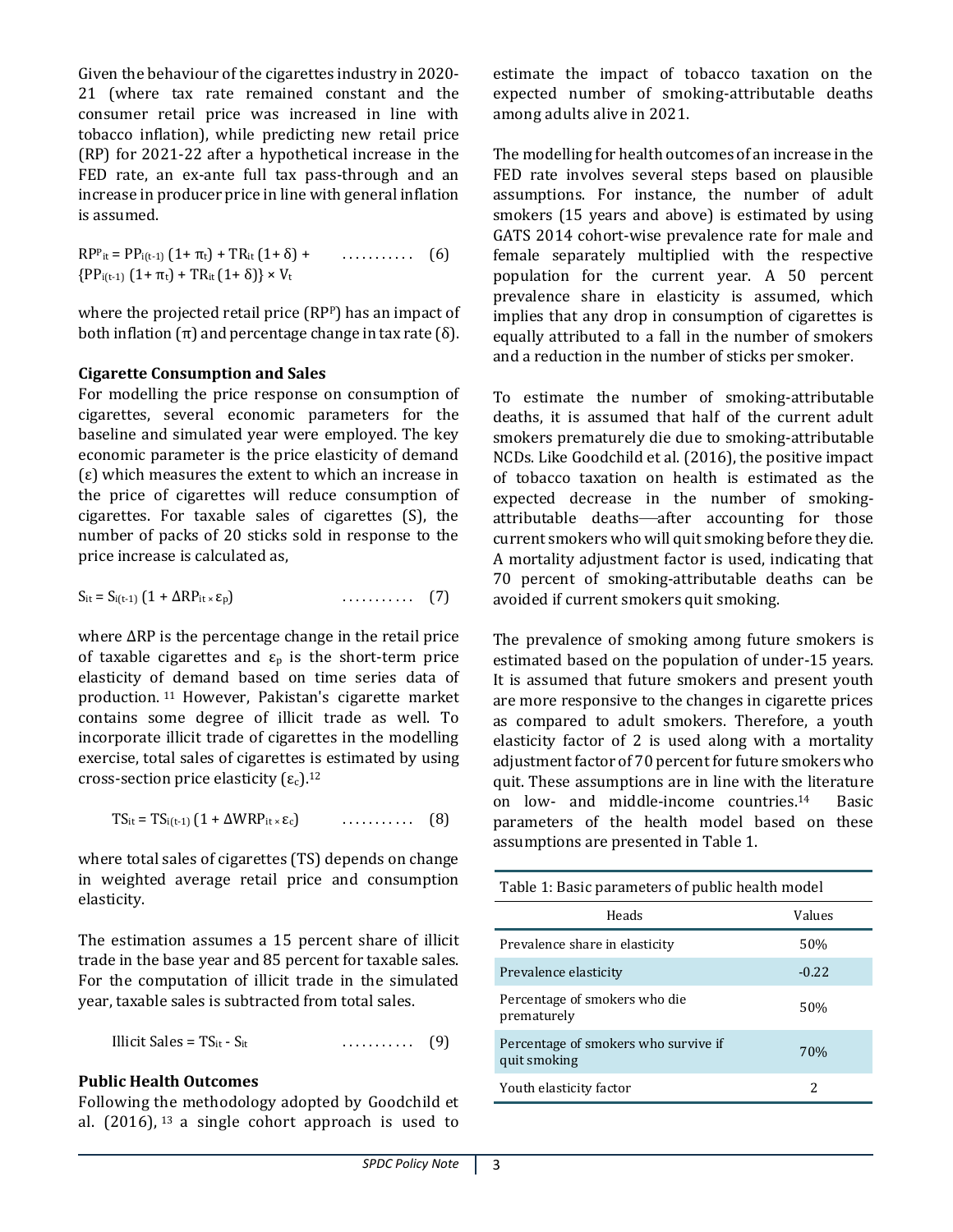# **RESULTS**

## **Market Share of Cigarette Brands**

Table 2 shows the base year's tier-wise market shares (2020-21), estimated by using equations 3 and 4. It appears that the cigarette market in Pakistan is overwhelmingly captured by low-priced brands with a share of 92 percent.

| Table 2: Tier-wise market shares |                        |                                 |                                        |                      |
|----------------------------------|------------------------|---------------------------------|----------------------------------------|----------------------|
| <b>Tiers</b>                     | Market<br>share<br>(%) | Production<br>million<br>sticks | <b>FED</b><br>collection<br>Rs million | FED rate<br>Rs/stick |
| Tier - 1 (low-priced)            | 92%                    | 42.108                          | 81.495                                 | 1.65                 |
| Tier - 2 (premium)               | 8%                     | 3,681                           | 7,125                                  | 5.20                 |
| <b>Both tiers</b>                | 100%                   | 45,789                          | 88,620                                 | 1.94                 |
| . .                              |                        |                                 |                                        |                      |

Source: FED collection from FBR Revenue Division Yearbook 2019-20 & Monthly Bulletin of Statistics, Pakistan Bureau of Statistics

#### **Taxes and Prices**

In 2020-21, the weighted average of FED collection is estimated to be Rs38.70 per 20-cigarette pack, which represents 43.2 percent of the average retail price of Rs89.50 per pack (see Annexure–Table A1).

For the tax policy options, two scenarios are simulated: an increase of 30 percent and 40 percent in FED along with 6.8 percent inflation. The estimates show that a 30 percentincrease in FED would result in over 25 percent increase in GST and almost 29 percent increase in average price. Similarly, a 40 percent increase in FED would result in more than 30 percent and 37 percent increase in GST and price, respectively. In both scenarios, FED would cross Rs50 per pack while the price would cross the Rs100 mark. Moreover, the FED would increase to at least 47 percent of the final consumer price.

# **Taxable Sales and Consumption of Cigarettes**

The estimates of simulated taxable sales and total consumption (based on equations 6 and 7) reveal that taxable sales are more sensitive to price compared to total consumption (Annexure–Table A2). For the baseline, taxable sales are estimated to be 2,615 million packs of 20 cigarettes, while total consumption is more than 3,000 million packs. The share of illicit trade for the baseline is assumed to be 15 percent. The results show that if the FED rate is increased to 30 percent, the taxable sales and total sales would decrease to 2,321 and 2,842 million packs, respectively. In contrast, the illicit sales of cigarettes would increase to 521 million packs from 461 million packs.

### **Tax Revenue**

The revenue implications of the simulated increase in FED rate are presented in Annexure–Table A3. The analysis shows that a 30 percent increase in the FED rate would generate additional revenue of more than Rs19 billion. This amount includes FED (Rs15.5 billion) and GST (Rs3.6 billion). It is interesting to note that an increase of 40 percent in the FED rate would yield slightly less additional revenue of Rs14 billion due to a sharper decline in the consumption of cigarettes.

The increase in the FED rate has a mixed impact on the tax-to-GDP ratio. For instance, a 30 percent increase is expected to result in a marginal growth of 1.4 percent in the tax-to-GDP ratio, while a 40 percent increase would result in a marginal decline of 2 percent.

In contrast, both simulation results show an increase in per capita taxes from cigarettes. The increase in per capita tax revenues is relatively higher in simulation 1—a 30 percent increase in the FED rate. However, it is important to consider that tobacco taxation serves the dual objectives of public health promotion and revenue generation. Earlier research has shown that the long-term benefits of a reduction in tobacco use outweigh short-term economic losses.<sup>15</sup>

# **Public Health Implications**

The estimates of simulated health implications of raising the FED rate by 30 percent and 40 percent indicate several public health benefits. For instance, a 30 percent increase in the FED rate would likely encourage more than 219,000 smokers to quit smoking (Annexure–Table A4). As the youth population is more sensitive to prices, the same increase in the FED rate would discourage almost 700,000 future smokers. Simultaneously, it would also reduce smoking intensity among adult smokers by more than 6 percent. Due to a reduction in the number of smokers, the increase in the FED rate would save more than 76,800 adult lives from smoking-attributable deaths. More importantly, 348,000 deaths can be averted among future young smokers. A 40 percent increase in the FED rate has relatively higher public health benefits in reducing the number of smokers, smoking intensity, and smokingattributable deaths. For instance, in the case of a 40 percent tax increase, the reduction in the number of adult smokers would be 158,000 more than a 30 percent increase. Similarly, the number of future smokers would decline by 9.5 percent and 7.6 percent due to a tax increase of 40 percent and 30 percent, respectively.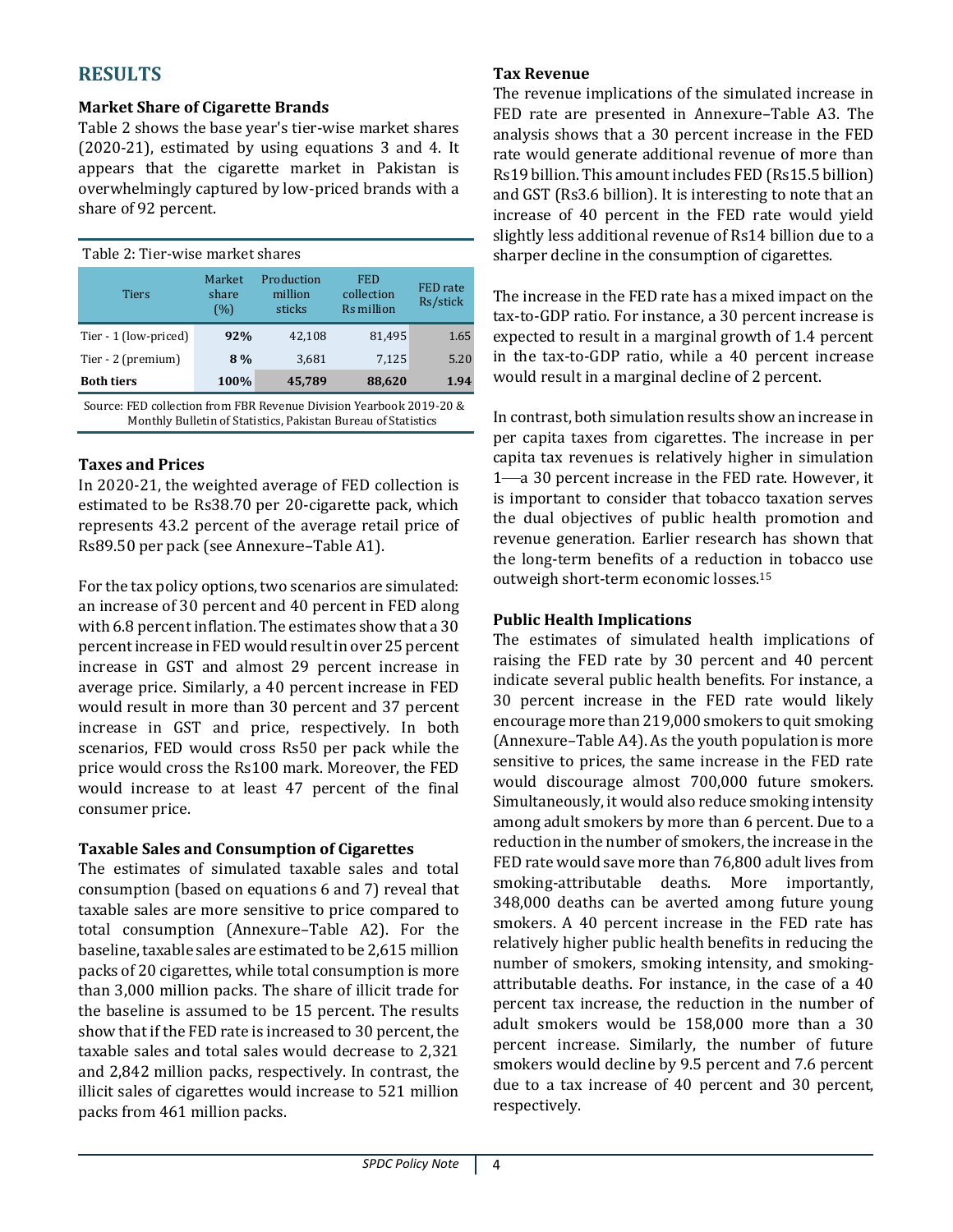# **CONCLUSION AND POLICY IMPLICATIONS**

The analysis shows that raising FED rate even by only 30 percent would result in:

- 219,000 fewer smokers;
- 3.8 percent reduction in smoking prevalence and 6.4 percent reduction in smoking intensity among adults; and
- prevention of 424,000 smoking-attributable deaths including 78,000 current adult smokers and 348,000 future young smokers.

Further, it would generate an additional revenue of Rs19 billion—an increase of 14.4 percent over the base year collection. A 40 percent increase in the tax rate would have relatively higher public health benefits.

The results demonstrate that the proposed tobacco tax reform would greatly help the Government of Pakistan achieve its commitment to reduce tobacco use and its goal to reduce deaths from NCDs as per its pledge to achieve the Sustainable Development Goals<sup>16</sup> and align

- <sup>2</sup> SPDC estimates based on GATS 2014 and population projection for 2021.
- <sup>3</sup> Institute of Health Metrics and Evaluation. Global Burden of Disease, GBD Compare. University of Washington, 2019.
- <sup>4</sup> A review of more than 100 international studies concluded that significant increases in tobacco taxes are a highly effective tobacco control strategy and can lead to significant improvements in public health (Frank et al, 2012).
- <sup>5</sup> Fiscal year in Pakistan is from 1 July to 30 June.
- <sup>6</sup> The second main tax is General Sales Tax (GST), which is applied on manufacturing and sales of tobacco products.
- <sup>7</sup> Government of Pakistan S.R.O. 608(I)/2019. Federal Board of Revenue 2019.
- <sup>8</sup> <https://tobacconomics.org/research/cigarette-tax-scorecard/>
- <sup>9</sup> SPDC estimates based on GATS 2014 and population projection for 2020-21.

<sup>10</sup> [https://www.census.gov/data-](https://www.census.gov/data-tools/demo/idb/#/country?YR_ANIM=2021&FIPS_SINGLE =PK&dashPages=BY AGE)

[tools/demo/idb/#/country?YR\\_ANIM=2021&FIPS\\_SINGLE =PK&dashPages=BY](https://www.census.gov/data-tools/demo/idb/#/country?YR_ANIM=2021&FIPS_SINGLE =PK&dashPages=BY AGE)  [AGE](https://www.census.gov/data-tools/demo/idb/#/country?YR_ANIM=2021&FIPS_SINGLE =PK&dashPages=BY AGE) last accessed: January 04, 2021 (mid-year population)

its tobacco tax policy with global best practices. This would not only help curb tobacco use in the country but would also contribute to generating more revenues that can be used for promoting public health.

Beyond fiscal year 2020-21, to fulfil its long-term commitment to using tax and price measures to reduce tobacco consumption, the Government must continue reforming the tobacco tax system by:

- Implementing large excise tax increases in order to make cigarettes progressively more expensive and less affordable;
- Incorporating an automatic inflation adjustment mechanism in the tax policy;
- Moving to a uniform federal excise duty for all cigarette brands to simplify the tax system; and
- Harmonizing excise taxation across all tobacco products.

- <sup>12</sup> SPDC CGE model.
- <sup>13</sup> GOODCHILD, M., PERUCIC, A.-M. & NARGIS, N. 2016. Modelling the impact of raising tobacco taxes on public health and finance. Bulletin of the World Health Organization, 94, 250.
- <sup>14</sup> GOODCHILD, M., PERUCIC, A.-M. & NARGIS, N. 2016. Modelling the impact of raising tobacco taxes on public health and finance. Bulletin of the World Health Organization, 94, 250.
- <sup>15</sup> See, for example, Macroeconomic impacts of tobacco use in Pakistan, Research Report, Social Policy and Development Centre (SDPC), 2018.

<sup>16</sup> Particularly SDG 3 (Ensure healthy lives and promote well-being for all at all ages) and Target 3.4 to reduce premature mortality from non-communicable diseases.

<sup>&</sup>lt;sup>1</sup> Jafar TH et al. Non-communicable diseases and injuries in Pakistan: Strategic priorities. The Lancet. 2013 June 29;381: 2281-2290.

<sup>11</sup> Burki, SJ, Pasha AG, Pasha HA, John R, Jha P, Baloch AA, Kamboh GN, Cherukupalli R, Chaloupka FJ. The Economics of Tobacco and Tobacco Taxation in Pakistan. Paris: International Union against Tuberculosis and Lung Disease. 2013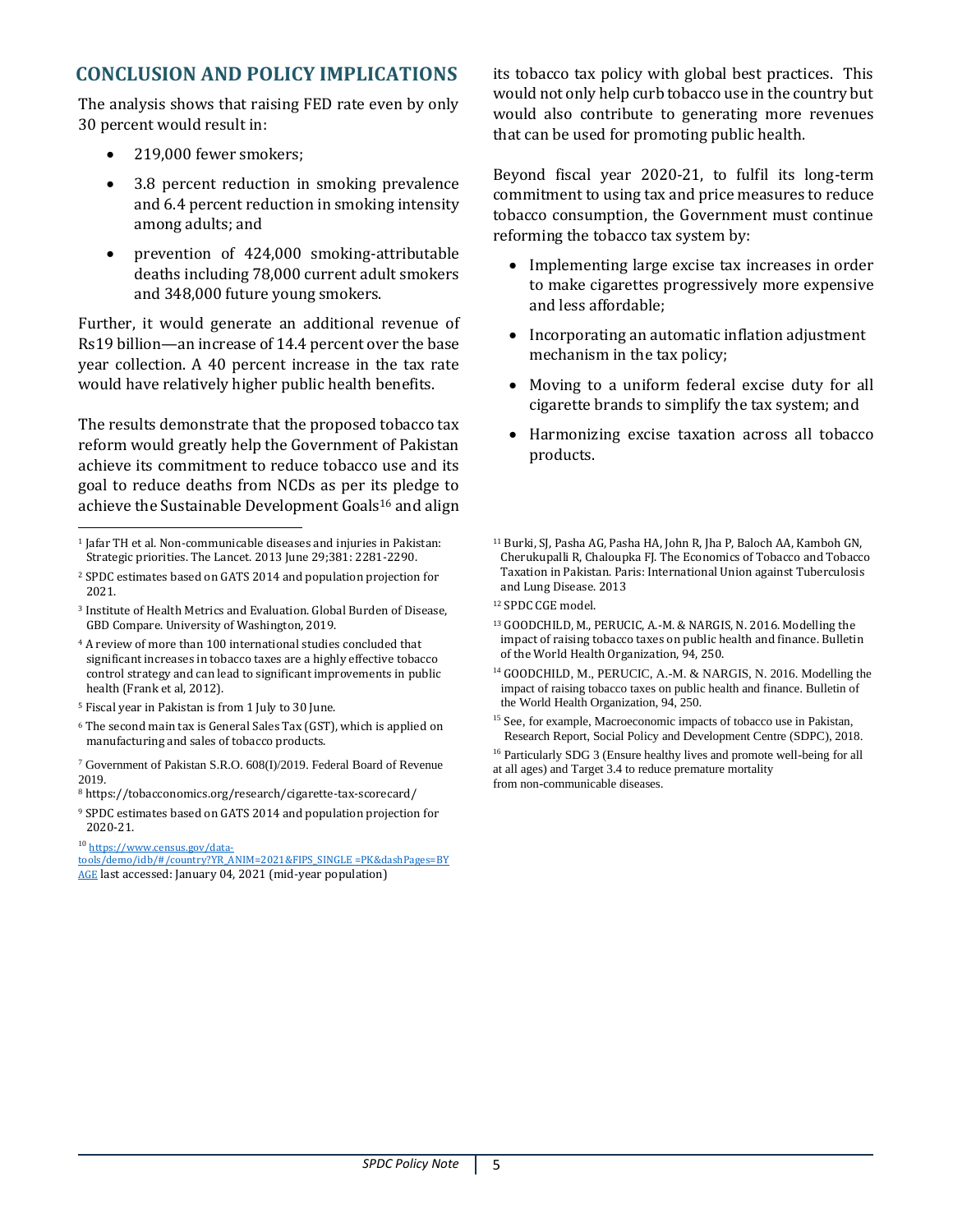# **ANNEXURE DETAILED SIMULATION RESULTS**

| Table A1: Baseline and simulated taxes and prices of cigarettes        |                          |                |                |
|------------------------------------------------------------------------|--------------------------|----------------|----------------|
|                                                                        | $2020 - 21$<br>Base year | 2021-22        |                |
|                                                                        |                          | Simulation - 1 | Simulation - 2 |
| <b>Exogenous/policy shock</b>                                          |                          |                |                |
| Change in FED rate                                                     |                          | 30.0%          | 40.0%          |
| Inflation                                                              |                          | 6.8%           | 6.8%           |
| Weighted average price and tax components (Rs per a pack of 20 sticks) |                          |                |                |
| Producer price including transportation and retail<br>margin           | 38.4                     | 41.0           | 41.0           |
| <b>Total taxes</b>                                                     | 51.1                     | 65.9           | 70.4           |
| FED rate                                                               | 38.7                     | 50.3           | 54.2           |
| GST (VAT)                                                              | 12.4                     | 15.5           | 16.2           |
| Consumer price per pack                                                | 89.5                     | 106.9          | 111.4          |
| Total taxes as % of price                                              | 57.1                     | 61.6           | 63.2           |
| FED (% of price)                                                       | 43.2                     | 47.1           | 48.6           |
| VAT (% of price)                                                       | 13.8                     | 14.5           | 14.5           |
| Percentage change in price and tax components (%)                      |                          |                |                |
| Percentage change in producer price                                    |                          | 6.8            | 6.8            |
| Percentage change in weighted average FED                              |                          | 30.0           | 40.0           |
| Percentage change in weighted average VAT                              |                          | 25.4           | 30.7           |
| Percentage change in total taxes                                       |                          | 28.9           | 37.7           |
| Percentage change in final price of licit cigarettes                   |                          | 19.4           | 24.4           |
| Percentage change in final price of illicit cigarettes                 |                          | 6.8            | 6.8            |
| Percentage change in weighted average price                            |                          | 17.5           | 21.8           |

Source: Inflation projections from IMF, World Economic Outlook Database, October 2020 Edition, Base year FED and VAT rates based on CPI Cigarettes (5%), weighted average printed VAT and FED from retailers' information.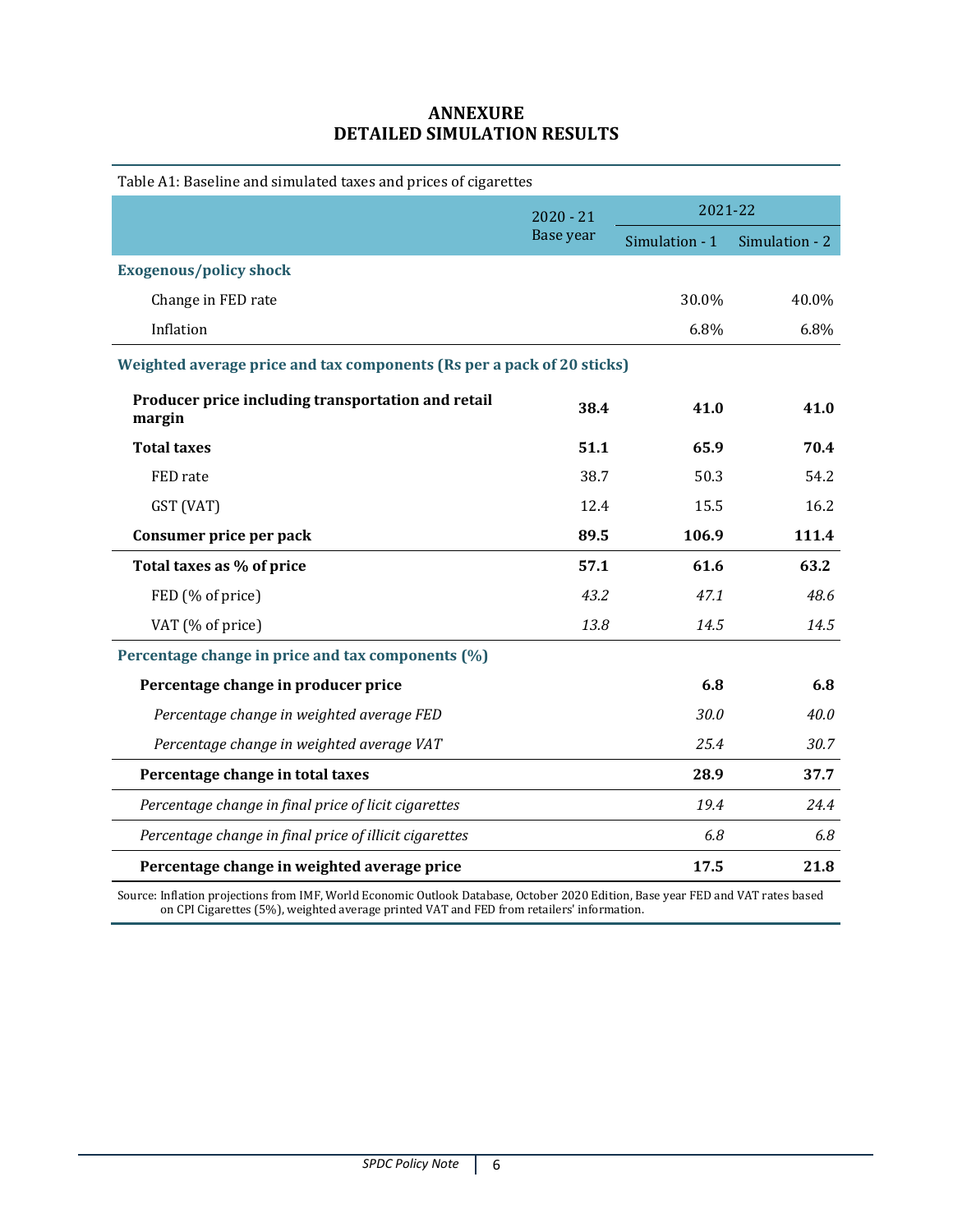| Table A2: Baseline and simulated consumption of cigarettes |             |                |                |
|------------------------------------------------------------|-------------|----------------|----------------|
|                                                            | $2020 - 21$ | 2021-22        |                |
|                                                            | Base year   | Simulation - 1 | Simulation - 2 |
| Price elasticity - taxable sales                           |             | $-0.58$        | $-0.58$        |
| Change in consumption $(\%)$                               |             | $-11.2$        | $-14.2$        |
| Estimated volume of taxable sales (million packs)          | 2,615       | 2,321          | 2,244          |
| Price elasticity - total consumption                       |             | $-0.44$        | $-0.44$        |
| Change in consumption $(\%)$                               |             | $-7.6$         | $-9.5$         |
| Total consumed including illicit sales (million packs)     | 3,076       | 2,842          | 2,784          |
| Estimated volume of illicit sales (million packs)          | 461         | 521            | 540            |
| Proportion of illicit trade (%)                            | 15.0        | 18.3           | 19.4           |
|                                                            |             |                |                |

Source: Base year taxable sales based on 5 months production taken from Quantum Index Numbers of Large-Scale Manufacturing Industries, Pakistan Burau of Statistics.

| Table A3: Revenue impact                                                                |             |                |                |
|-----------------------------------------------------------------------------------------|-------------|----------------|----------------|
|                                                                                         | $2020 - 21$ |                | 2021-22        |
|                                                                                         | Base year   | Simulation - 1 | Simulation - 2 |
| <b>Total and additional tax revenues (Rs million)</b>                                   |             |                |                |
| <b>Total revenue</b>                                                                    | 133,612     | 152,828        | 147,776        |
| Excise tax revenue                                                                      | 101,218     | 116,787        | 112,926        |
| VAT revenue                                                                             | 32,393      | 36,041         | 34,850         |
| <b>Additional total tax revenue</b>                                                     |             | 19,216         | 14,164         |
| Additional excise tax revenue                                                           |             | 15,568         | 11,707         |
| <b>Additional VAT revenue</b>                                                           |             | 3,648          | 2,456          |
| Percentage increase in tax revenue (nominal)                                            |             |                |                |
| <b>Total tax revenue</b>                                                                |             | 14.4           | 10.6           |
| FED revenue                                                                             |             | 15.4           | 11.6           |
| VAT revenue                                                                             |             | 11.3           | 7.6            |
| Tax revenues (% of GDP)                                                                 |             |                |                |
| <b>Total tax revenue</b>                                                                | 0.290       | 0.294          | 0.284          |
| Excise tax revenue                                                                      | 0.220       | 0.224          | 0.217          |
| VAT revenue                                                                             | 0.070       | 0.069          | 0.067          |
| Percentage change in tax revenue (real-GDP)                                             |             |                |                |
| Change in total tax revenue                                                             |             | 1.4            | $-2.0$         |
| Change in FED revenue                                                                   |             | 2.2            | $-1.1$         |
| Change in VAT revenue                                                                   |             | $-1.4$         | $-4.7$         |
| Per capita tax revenues (Rs)                                                            |             |                |                |
| Total per capita tax revenues                                                           | 561         | 629            | 608            |
| Per capita excise tax revenue                                                           | 425         | 481            | 465            |
| Per capita VAT revenue                                                                  | 136         | 148            | 143            |
| Percentage change in total per capita tax revenue                                       |             |                |                |
| Change in per capita tax revenue                                                        |             | 12.1           | 8.4            |
| Change in per capita FED revenue                                                        |             | 13.1           | 9.4            |
| Change in in per capita VAT revenue                                                     |             | 9.1            | 5.5            |
| Source: Tax revenues are based on Tax Rate from Table 2 and Taxable Sales from Table 3. |             |                |                |